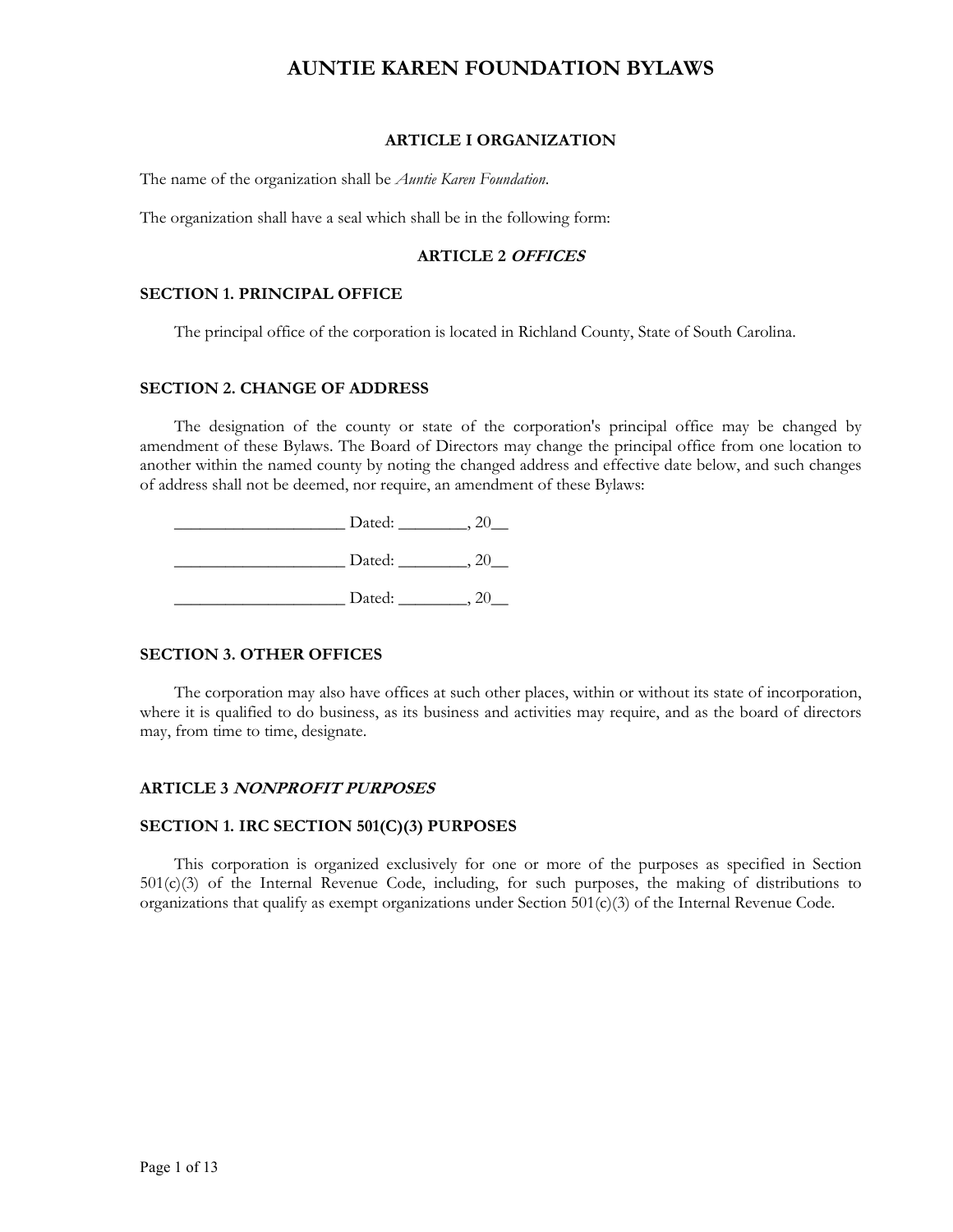#### **Section 2. SPECIFIC OBJECTIVES AND PURPOSES**

The specific objectives and purposes of this corporation shall be:

Support the mission of Auntie Karen Inc. to *"Empower, Enlighten and Educate through the Arts"*. The board shall assume the responsibility of a minimum of two Annual events (one awareness program and one educational program).

#### **ARTICLE 4 DIRECTORS**

#### **SECTION 1. NUMBER**

The corporation shall have a minimum of **9** directors, but no more than **15** and collectively they shall be known as the *Board of Directors*. In addition, the foundation may have Community Advisors. Advisors may participate in meetings, but have no voting privileges.

#### **SECTION 2. DUTIES**

It shall be the duty of the directors to:

(a) Perform any and all duties imposed on them collectively or individually by law, by the Articles of Incorporation, or by these Bylaws;

(b) Appoint and remove, employ and discharge, and, except as otherwise provided in these Bylaws, prescribe the duties and fix the compensation, if any, of all officers, agents and employees of the corporation;

(c) Supervise all officers, agents and employees of the corporation to assure that their duties are performed properly;

(d) Meet at such times and places as required by these Bylaws;

(e) Register their addresses with the Secretary of the corporation, and notices of meetings mailed, emailed or faxed to them at such addresses shall be valid notices thereof.

#### **SECTION 3. TERM OF OFFICE**

Each director shall hold office for a period of a minimum of **2** years, no more than **3** years and until his or her successor is elected and qualifies.

### **SECTION 4. COMPENSATION**

Directors shall serve without compensation except that a reasonable fee may be paid to directors for attending regular and special meetings of the board. In addition, they shall be allowed reasonable advancement or reimbursement of expenses incurred in the performance of their duties.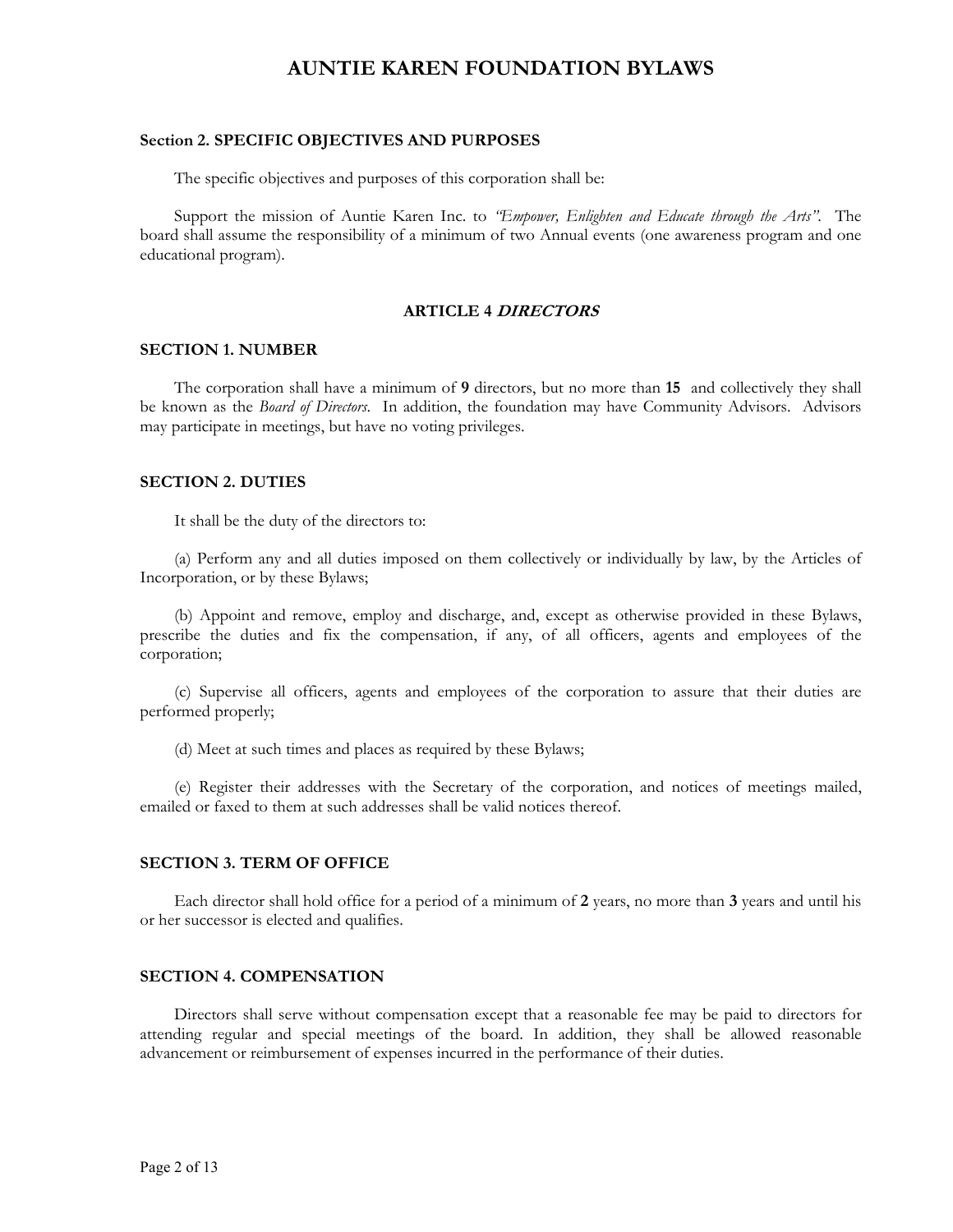## **SECTION 5. PLACE OF MEETINGS**

Meetings shall be held at the principal office of the corporation unless otherwise provided by the board or at such other place as may be designated from time to time by resolution of the Board of Directors.

## **SECTION 6. REGULAR MEETINGS**

Regular meetings of Directors shall be held on **the second Thursday** of the month at 6:00 PM, unless such day falls on a legal holiday, in which event the regular meeting shall be held at the same hour and place on the week following.

If this corporation makes no provision for members, then, at the regular meeting of directors held on the second Thursday of the month, directors shall be elected by the Board of Directors. Voting for the election of directors shall be by written ballot. Each director shall cast one vote per candidate, and may vote for as many candidates as the number of candidates to be elected to the board. The candidates receiving the highest number of votes up to the number of directors to be elected shall be elected to serve on the board.

## **SECTION 7. SPECIAL MEETINGS**

Special meetings of the Board of Directors may be called by the Chairperson of the Board, the President, the Vice-President, the Secretary, by any two directors, or, if different, by the persons specifically authorized under the laws of this state to call special meetings of the board. Such meetings shall be held at the principal office of the corporation or, if different, at the place designated by the person or persons calling the special meeting.

## **SECTION 8. NOTICE OF MEETINGS**

Unless otherwise provided by the Articles of Incorporation, these Bylaws, or provisions of law, the following provisions shall govern the giving of notice for meetings of the board of directors:

(a) Regular Meetings. No notice need be given of any regular meeting of the board of directors. However, a notice will be given to the board of directors specifying regular meeting time and place.

(b) Special Meetings. At least one week the Secretary of the corporation shall give prior notice to each director of each special meeting of the board. Such notice may be oral or written, may be given personally, by first class mail, by telephone, email or by fax, and shall state the place, date and time of the meeting and the matters proposed to be acted upon at the meeting. In the case of fax notification, the director to be contacted shall acknowledge personal receipt of the fax notice by a return message or telephone call within twenty-four hours of the first fax transmission.

(c) Waiver of Notice. Whenever any notice of a meeting is required to be given to any director of this corporation under provisions of the Articles of Incorporation, these Bylaws, or the law of this state, a waiver of notice in writing signed by the director, whether before or after the time of the meeting, shall be equivalent to the giving of such notice.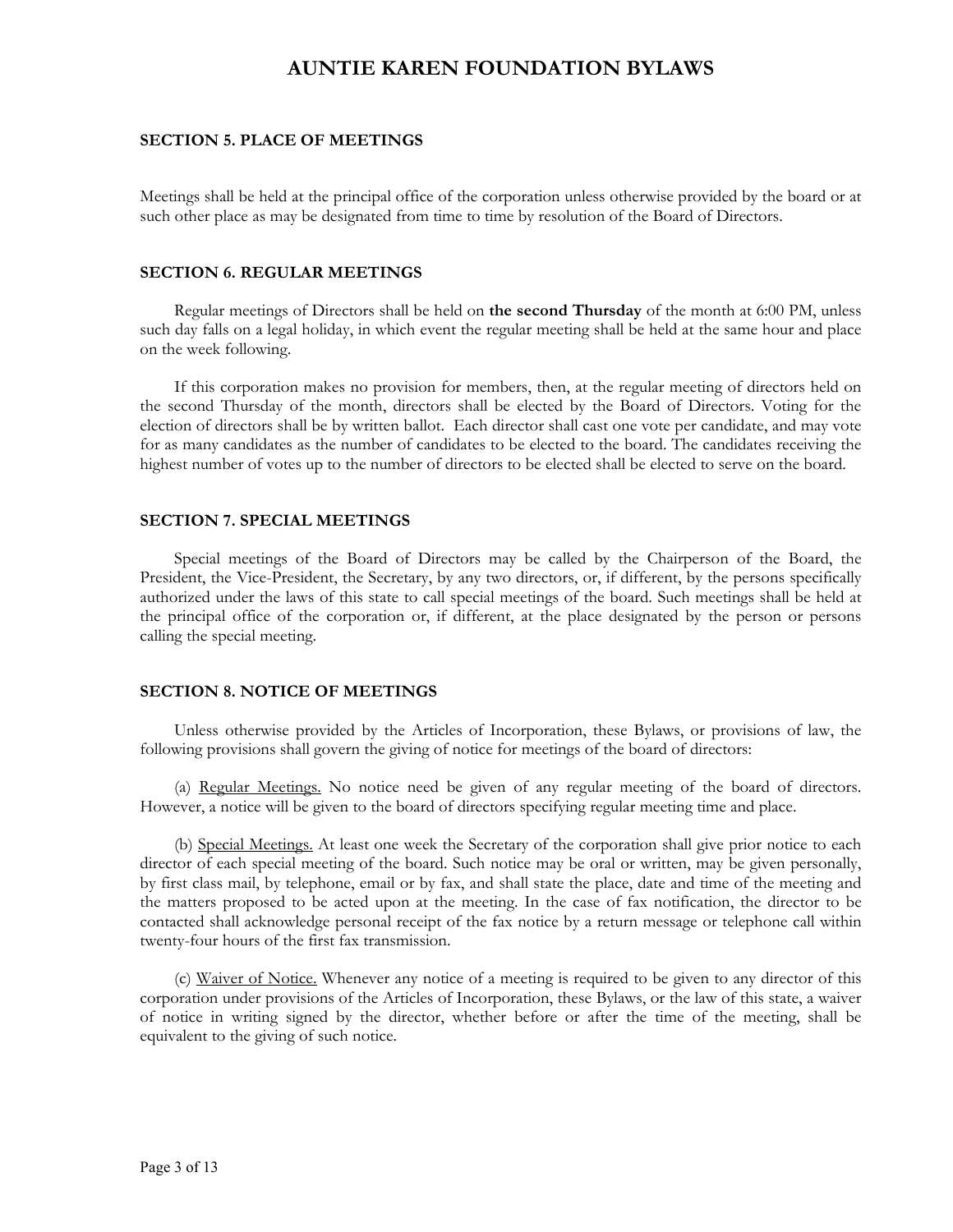## **SECTION 9. VOTING**

At all meetings, except for the election of officers and directors, all Votes shall be by voice. For election of officers, ballots shall be provided and there shall not appear any place on such ballot that might tend to indicate the person who cast such ballot.

At any regular or special meeting, if a majority so requires, any question may be voted upon in the manner and style provided for election of officers and directors. At all votes by ballot the chairman of such meeting shall, prior to the commencement of balloting, appoint a committee of three whom shall act as "Inspectors of Election" and who shall, at the conclusion of such balloting, certify in writing to the Chairman the results and the certified copy shall be physically affixed in the minute book to the minutes of that meeting.

No inspector of election shall be a candidate for office or shall be personally interested in the question voted upon.

## **SECTION 10. QUORUM FOR MEETINGS**

A quorum shall consist of 51 % of the members of the Board of Directors.

Except as otherwise provided under the Articles of Incorporation, these Bylaws, or provisions of law, no business shall be considered by the board at any meeting at which the required quorum is not present, and the only motion which the Chair shall entertain at such meeting is a motion to adjourn.

## **SECTION 11. MAJORITY ACTION AS BOARD ACTION**

Every act or decision done or made by a majority of the directors present at a meeting duly held at which a quorum is present is the act of the Board of Directors, unless the Articles of Incorporation, these Bylaws, or provisions of law require a greater percentage or different voting rules for approval of a matter by the board.

#### **SECTION 12. CONDUCT OF MEETINGS**

Meetings of the Board of Directors shall be presided over by the Chairperson of the Board, or, if no such person has been so designated or, in his or her absence, the President of the corporation or, in his or her absence, by the Vice President of the corporation or, in the absence of each of these persons, by a Chairperson chosen by a majority of the directors present at the meeting. The Secretary of the corporation shall act as secretary of all meetings of the board, provided that, in his or her absence, the presiding officer shall appoint another person to act as Secretary of the Meeting.

Meetings shall be governed by Robert's Rules of Order, insofar as such rules are not inconsistent with or in conflict with the Articles of Incorporation, these Bylaws, or with provisions of law.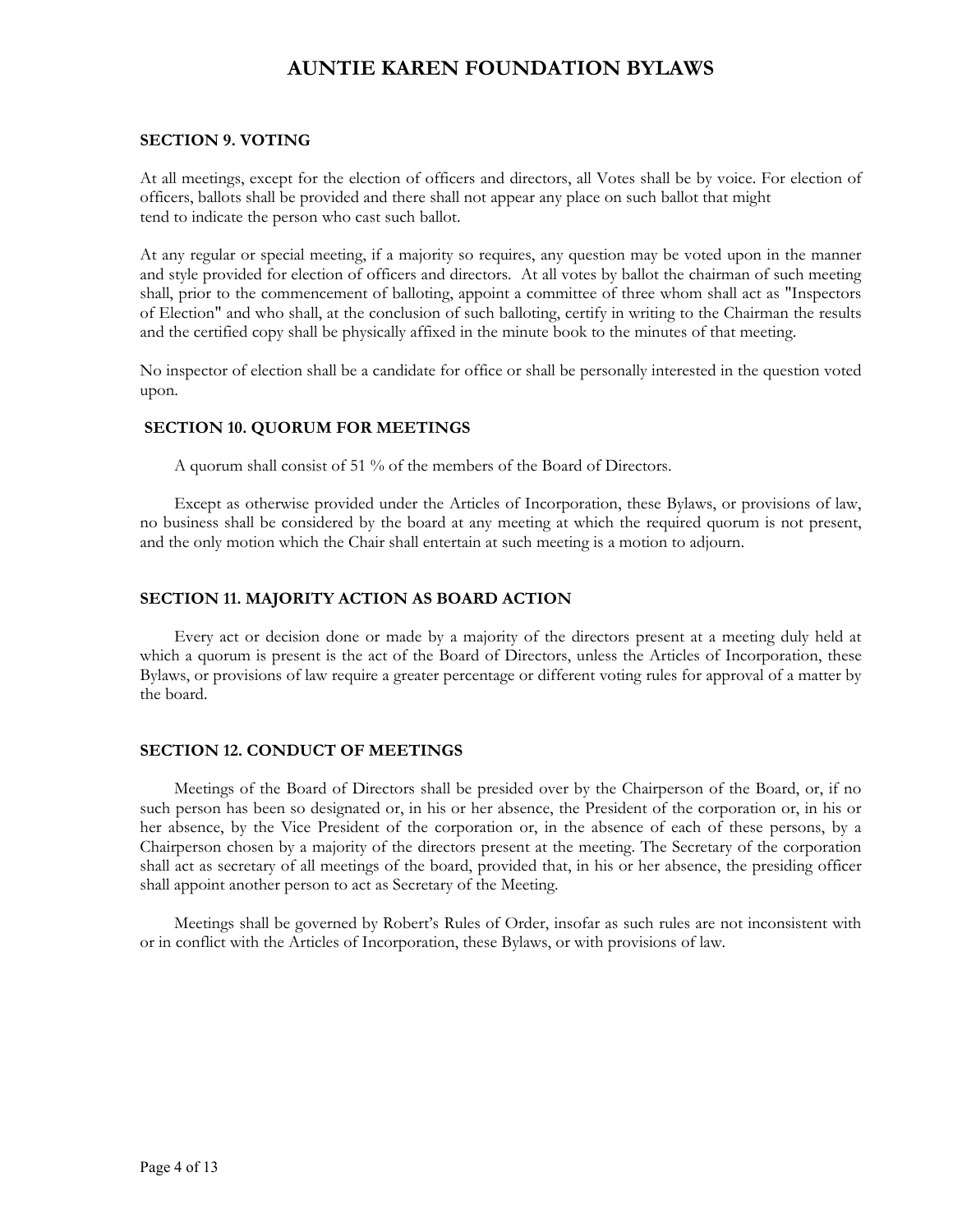#### **SECTION 13. VACANCIES**

Vacancies on the Board of Directors shall exist (1) on the death, resignation or removal of any director, and (2) whenever the number of authorized directors is increased.

Any director may resign effective upon giving written notice to the Board of Directors, unless the notice specifies a later time for the effectiveness of such resignation. No director may resign if the corporation would then be left without a duly elected director or directors in charge of its affairs, except upon notice to the Office of the Attorney General or other appropriate agency of this state.

Directors may be removed from office, with cause, as permitted by and in accordance with the laws of this state.

Unless otherwise prohibited by the Articles of Incorporation, these Bylaws or provisions of law, vacancies on the board may be filled by approval of the board of directors. If the number of directors then in office is less than a quorum, a vacancy on the board may be filled by approval of a majority of the directors then in office or by a sole remaining director. A person elected to fill a vacancy on the board shall hold office until the next election of the Board of Directors or until his or her death, resignation or removal from office.

## **SECTION 14. NONLIABILITY OF DIRECTORS**

The directors shall not be personally liable for the debts, liabilities, or other obligations of the corporation.

## **SECTION 15.INDEMNIFICATION BY CORPORATION OF DIRECTORS AND OFFICERS**

The directors and officers of the corporation shall be indemnified by the corporation to the fullest extent permissible under the laws of this state.

## **SECTION 16. INSURANCE FOR CORPORATE AGENTS**

Except as may be otherwise provided under provisions of law, the Board of Directors may adopt a resolution authorizing the purchase and maintenance of insurance on behalf of any agent of the corporation (including a director, officer, employee or other agent of the corporation) against liabilities asserted against or incurred by the agent in such capacity or arising out of the agent's status as such, whether or not the corporation would have the power to indemnify the agent against such liability under the Articles of Incorporation, these Bylaws or provisions of law.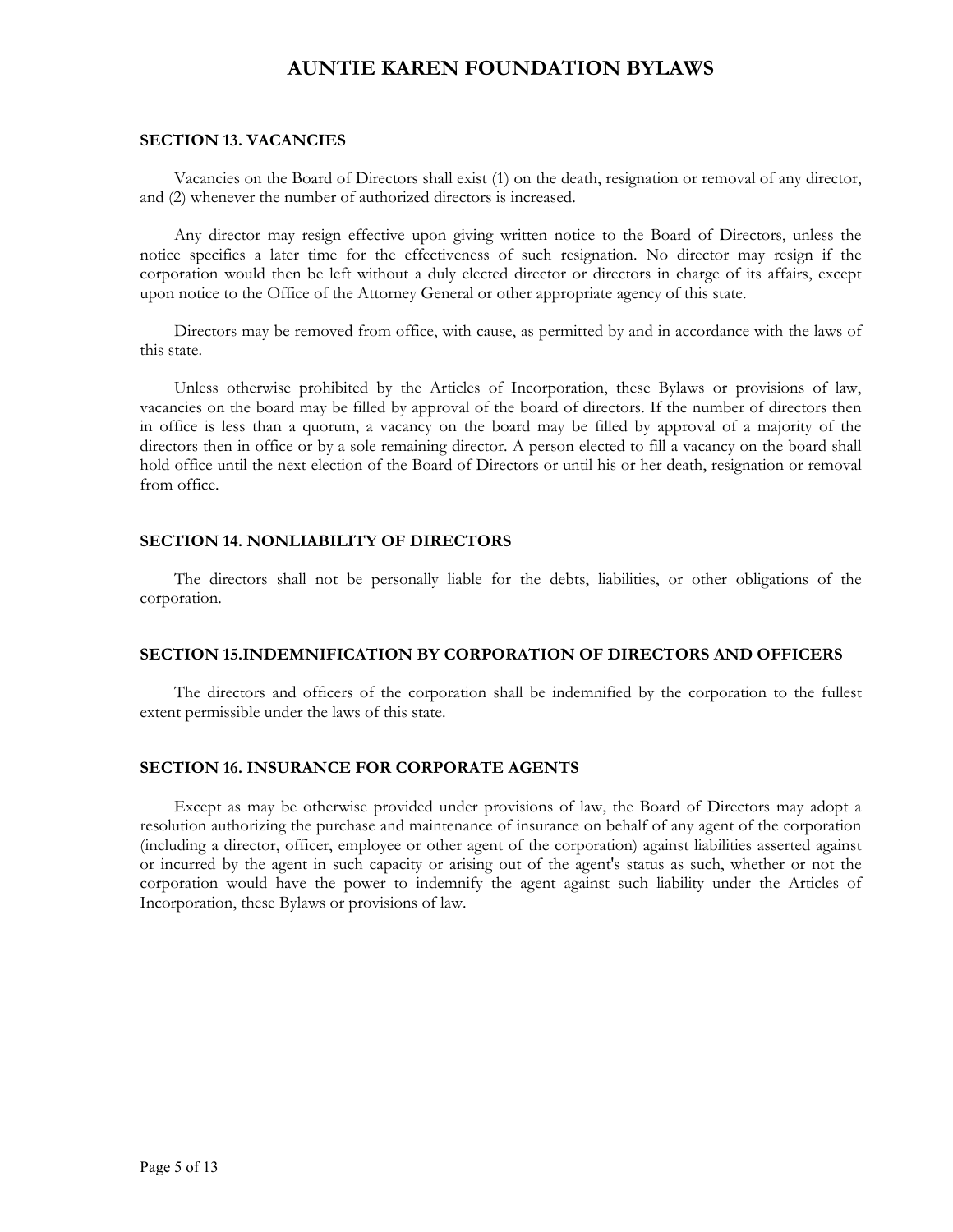## **ARTICLE 5 OFFICERS**

## **SECTION 1. DESIGNATION OF OFFICERS**

The officers of the corporation shall be a President, a Vice President, a Secretary, and a Treasurer. The corporation may also have a Chairperson of the Board, one or more Vice Presidents, Assistant Secretaries, Assistant Treasurers, and other such officers with such titles as may be determined from time to time by the Board of Directors.

## **SECTION 2. QUALIFICATIONS**

Any person may serve as officer of this corporation.

## **SECTION 3. ELECTION AND TERM OF OFFICE**

Officers shall be elected by the Board of Directors, at any time, and each officer shall hold office for a minimum of two years, no more than three years or until he or she resigns or is removed or is otherwise disqualified to serve, or until his or her successor shall be elected and qualified, whichever occurs first.

## **SECTION 4. REMOVAL AND RESIGNATION**

Any officer may be removed, either with cause, by the Board of Directors, at any time. Any officer may resign at any time by giving written notice to the Board of Directors. Any such resignation shall take effect at the date of receipt of such notice or at any later date specified therein, and, unless otherwise specified therein, the acceptance of such resignation shall not be necessary to make it effective. The above provisions of this Section shall be superseded by any conflicting terms of a contract, which has been approved or ratified by the Board of Directors relating to the employment of any officer of the corporation.

## **SECTION 5. VACANCIES**

Any vacancy caused by the death, resignation, removal, disqualification, ethical violation or otherwise, of any officer shall be filled by the Board of Directors. In the event of a vacancy in any office other than that of President, such vacancy may be filled temporarily by appointment by the President until such time as the Board shall fill the vacancy. Vacancies occurring in offices of officers appointed at the discretion of the board may or may not be filled as the board shall determine.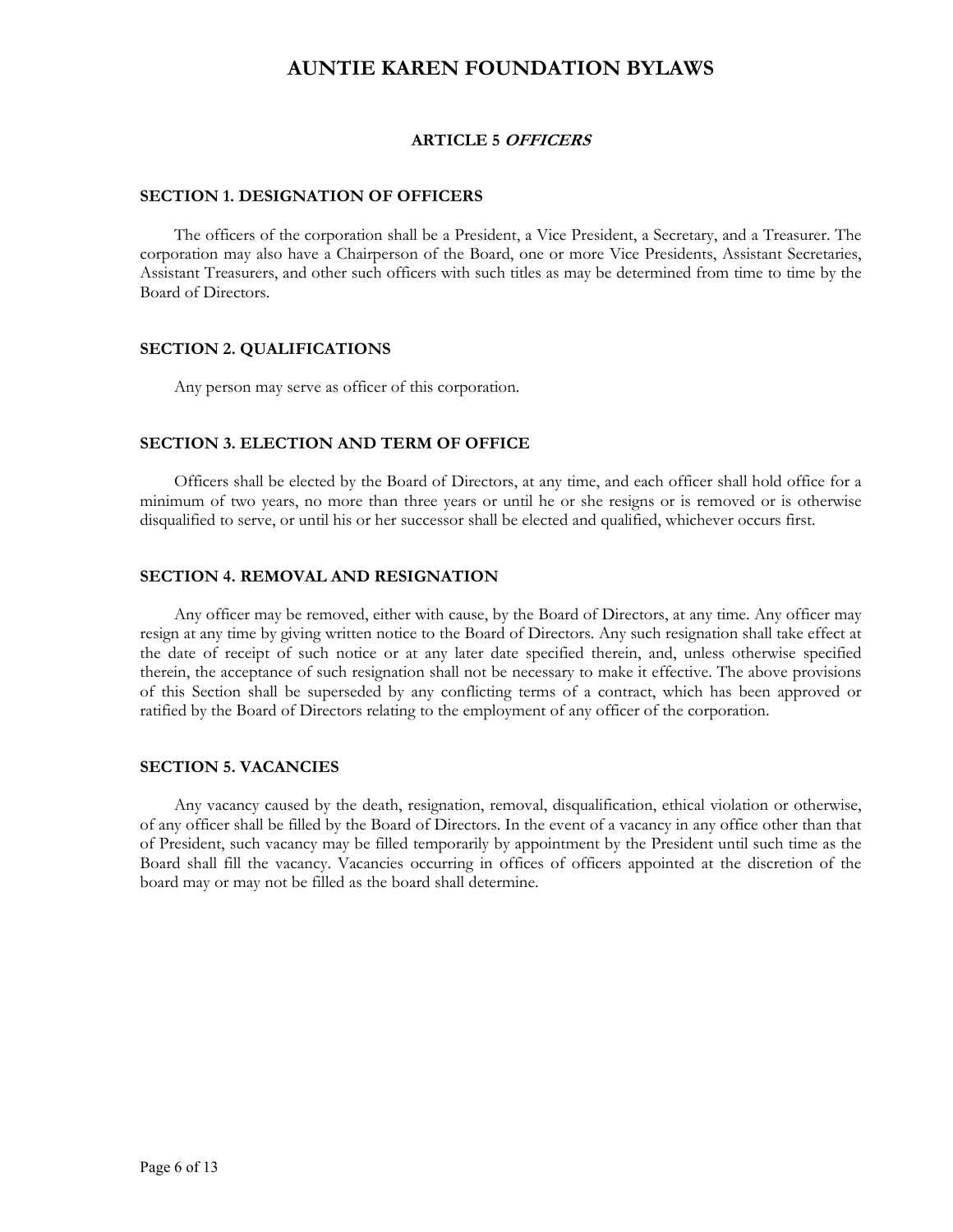#### **SECTION 6. DUTIES OF PRESIDENT**

The President shall be the chief executive officer of the corporation and shall, subject to the control of the Board of Directors, supervise and control the affairs of the corporation and the activities of the officers. He or she shall perform all duties incident to his or her office and such other duties as may be required by law, by the Articles of Incorporation, or by these Bylaws, or which may be prescribed from time to time by the Board of Directors. Unless another person is specifically appointed as Chairperson of the Board of Directors, the President shall preside at all meetings of the Board of Directors. Except as otherwise expressly provided by law, by the Articles of Incorporation, or by these Bylaws, he or she shall, in the name of the corporation, execute such deeds, mortgages, bonds, contracts, checks, or other instruments which may from time to time be authorized by the Board of Directors.

## **SECTION 7. DUTIES OF VICE PRESIDENT**

In the absence of the President, or in the event of his or her inability or refusal to act, the Vice President shall perform all the duties of the President, and when so acting shall have all the powers of, and be subject to all the restrictions on, the President. The Vice President shall have other powers and perform such other duties as may be prescribed by law, by the Articles of Incorporation, or by these Bylaws, or as may be prescribed by the Board of Directors.

## **SECTION 8. DUTIES OF SECRETARY**

The Secretary shall:

Certify and keep at the principal office of the corporation the original, or a copy, of these Bylaws as amended or otherwise altered to date.

Keep at the principal office of the corporation or at such other place as the board may determine, a book of minutes of all meetings of the directors, and, if applicable, meetings of committees of directors and of members, recording therein the time and place of holding, whether regular or special, how called, how notice thereof was given, the names of those present or represented at the meeting, and the proceedings thereof.

See that all notices are duly given in accordance with the provisions of these Bylaws or as required by law.

Be custodian of the records and of the seal of the corporation and affix the seal, as authorized by law or the provisions of these Bylaws, to duly executed documents of the corporation.

Keep at the principal office of the corporation a membership book containing the name and address of each and any members, and, in the case where any membership has been terminated, he or she shall record such fact in the membership book together with the date on which such membership ceased.

Exhibit at all reasonable times to any director of the corporation, or to his or her agent or attorney, on request therefore, the Bylaws, the membership book, and the minutes of the proceedings of the directors of the corporation.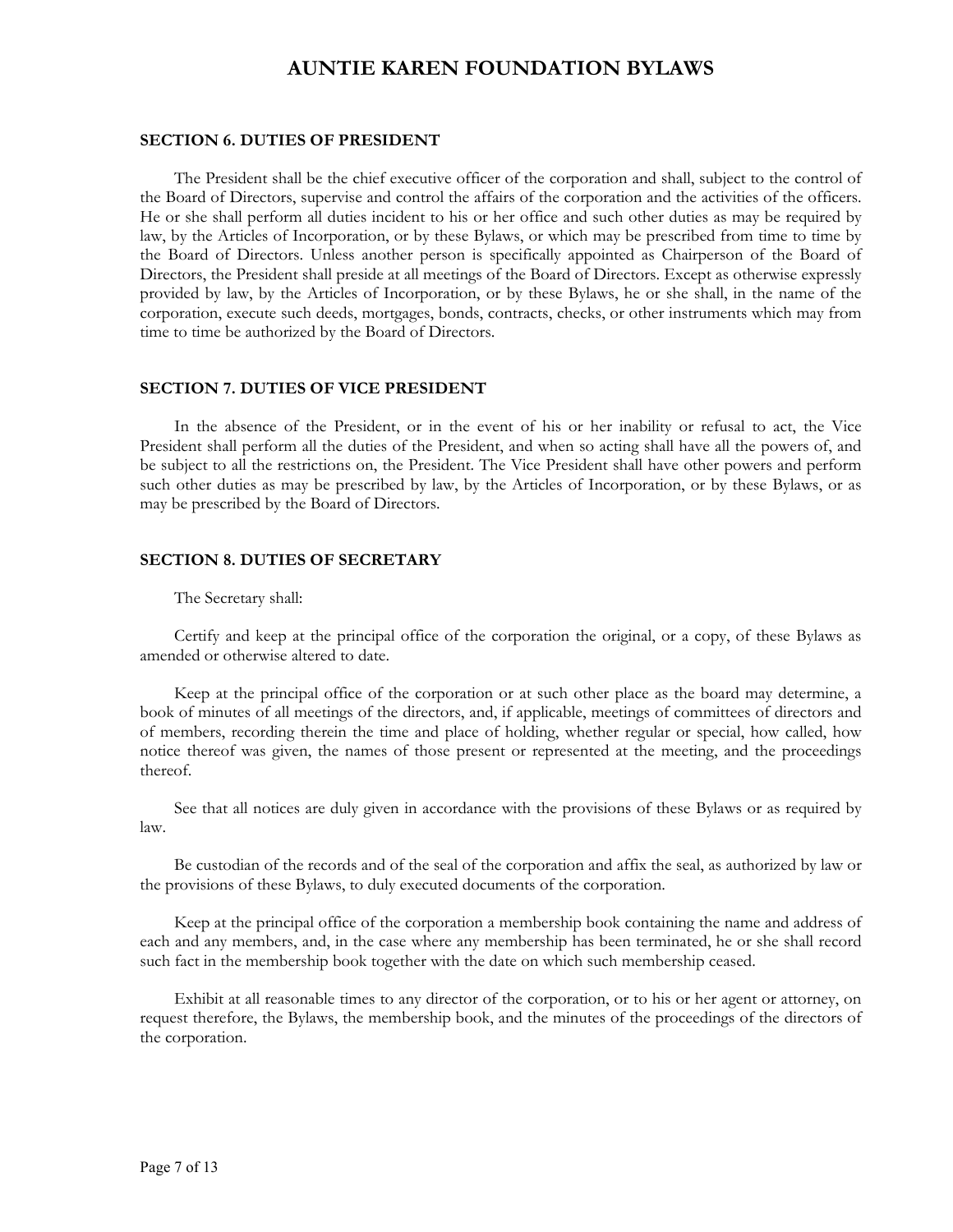In general, perform all duties incident to the office of Secretary and such other duties as may be required by law, by the Articles of Incorporation, or by these Bylaws, or which may be assigned to him or her from time to time by the Board of Directors.

## **SECTION 9. DUTIES OF TREASURER**

The Treasurer shall:

Have charge and custody of, and be responsible for, all funds and securities of the corporation, and deposit all such funds in the name of the corporation in such banks, trust companies, or other depositories as shall be selected by the Board of Directors.

Receive, and give receipt for, monies due and payable to the corporation from any source whatsoever.

Disburse, or cause to be disbursed, the funds of the corporation as may be directed by the Board of Directors, taking proper vouchers for such disbursements.

Keep and maintain adequate and correct accounts of the corporation's properties and business transactions, including accounts of its assets, liabilities, receipts, disbursements, gains and losses.

Exhibit at all reasonable times the books of account and financial records to any director of the corporation, or to his or her agent or attorney, on request therefore.

Render to the President and directors, whenever requested, an account of any or all of his or her transactions as Treasurer and of the financial condition of the corporation.

Prepare, or cause to be prepared, and certify, or cause to be certified, the financial statements to be included in any required reports.

In general, perform all duties incident to the office of Treasurer and such other duties as may be required by law, by the Articles of Incorporation of the corporation, or by these Bylaws, or which may be assigned to him or her from time to time by the Board of Directors.

### **SECTION 10. COMPENSATION**

The salaries of the officers, if any, shall be fixed from time to time by resolution of the Board of Directors. In all cases, any salaries received by officers of this corporation shall be reasonable and given in return for services actually rendered to or for the corporation.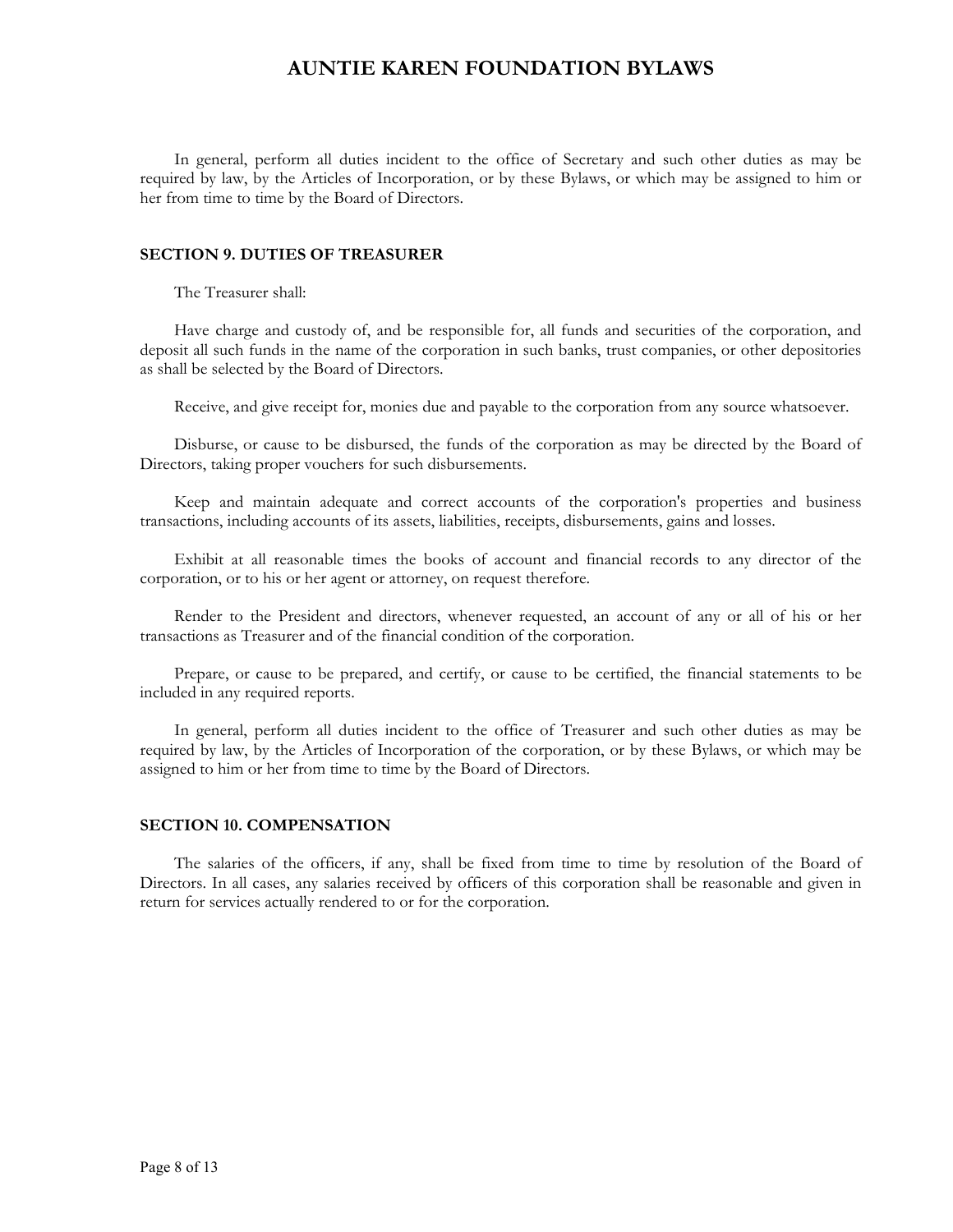### **ARTICLE 6 COMMITTEES**

#### **SECTION 1. EXECUTIVE COMMITTEE**

The Board of Directors may, by a majority vote of its members, designate an Executive Committee consisting of President, Vice-President, Secretary, Treasurer & Committee Chairperson and may delegate to such committee the powers and authority of the board in the management of the business and affairs of the corporation, to the extent permitted, and except as may otherwise be provided, by provisions of law.

By a majority vote of its members, the board may at any time revoke or modify any or all of the Executive Committee authority so delegated, increase or decrease but not below two (2) the number of the members of the Executive Committee, and fill vacancies on the Executive Committee from the members of the board. The Executive Committee shall keep regular minutes of its proceedings, cause them to be filed with the corporate records, and report the same to the board from time to time as the board may require.

## **SECTION 2. OTHER COMMITTEES**

The corporation shall have such other committees as may from time to time be designated by resolution of the Board of Directors. These committees may consist of persons who are not also members of the board and shall act in an advisory capacity to the board.

### **SECTION 3. MEETINGS AND ACTION OF COMMITTEES**

Meetings and action of committees shall be governed by, noticed, held and taken in accordance with the provisions of these Bylaws concerning meetings of the Board of Directors, with such changes in the context of such Bylaw provisions as are necessary to substitute the committee and its members for the Board of Directors and its members, except that the time for regular and special meetings of committees may be fixed by resolution of the Board of Directors or by the committee. The Board of Directors may also adopt rules and regulations pertaining to the conduct of meetings of committees to the extent that such rules and regulations are not inconsistent with the provisions of these Bylaws.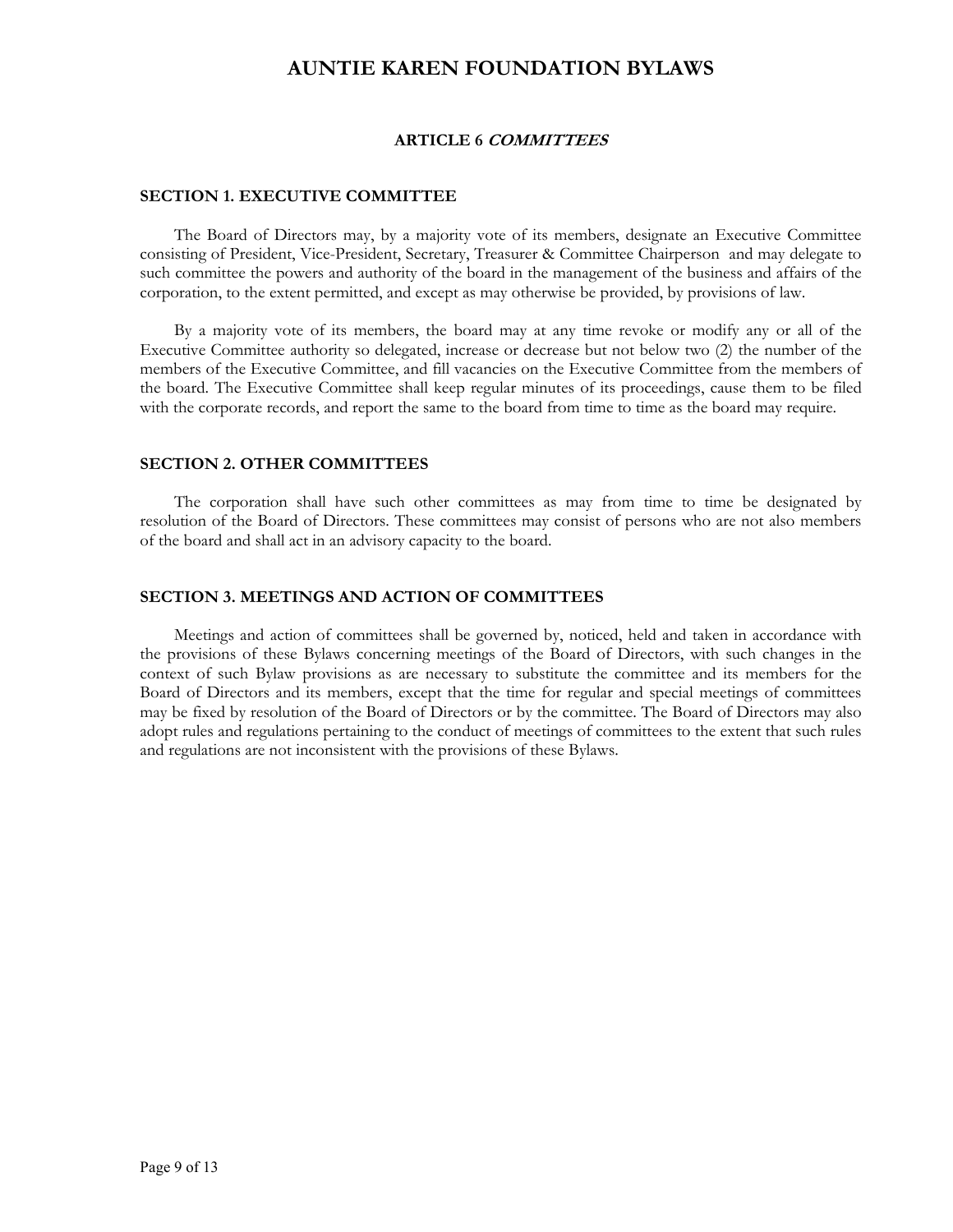## **ARTICLE 7 EXECUTION OF INSTRUMENTS, DEPOSITS AND FUNDS**

## **SECTION 1. EXECUTION OF INSTRUMENTS**

The Board of Directors, except as otherwise provided in these Bylaws, may by resolution authorize any officer or agent of the corporation to enter into any contract or execute and deliver any instrument in the name of and on behalf of the corporation, and such authority may be general or confined to specific instances. Unless so authorized, no officer, agent, or employee shall have any power or authority to bind the corporation by any contract or engagement or to pledge its credit or to render it liable monetarily for any purpose or in any amount.

### **SECTION 2. CHECKS AND NOTES**

Except as otherwise specifically determined by resolution of the Board of Directors, or as otherwise required by law, checks, drafts, promissory notes, orders for the payment of money, and other evidence of indebtedness of the corporation shall be signed by the Treasurer and countersigned by the President of the corporation.

### **SECTION 3. DEPOSITS**

All funds of the corporation shall be deposited from time to time to the credit of the corporation in such banks, trust companies, or other depositories as the Board of Directors may select.

#### **SECTION 4. GIFTS**

The Board of Directors may accept on behalf of the corporation any contribution, gift, bequest, or devise for the nonprofit purposes of this corporation.

## **ARTICLE 8 CORPORATE RECORDS, REPORTS AND SEAL**

## **SECTION 1. MAINTENANCE OF CORPORATE RECORDS**

The corporation shall keep at its principal office:

(a) Minutes of all meetings of directors, committees of the board and, if this corporation has members, of all meetings of members, indicating the time and place of holding such meetings, whether regular or special, how called, the notice given, and the names of those present and the proceedings thereof;

(b) Adequate and correct books and records of account, including accounts of its properties and business transactions and accounts of its assets, liabilities, receipts, disbursements, gains and losses;

 (c) A copy of the corporation's Articles of Incorporation and Bylaws as amended to date, which shall be open to inspection by the members, if any, of the corporation at all reasonable times during office hours.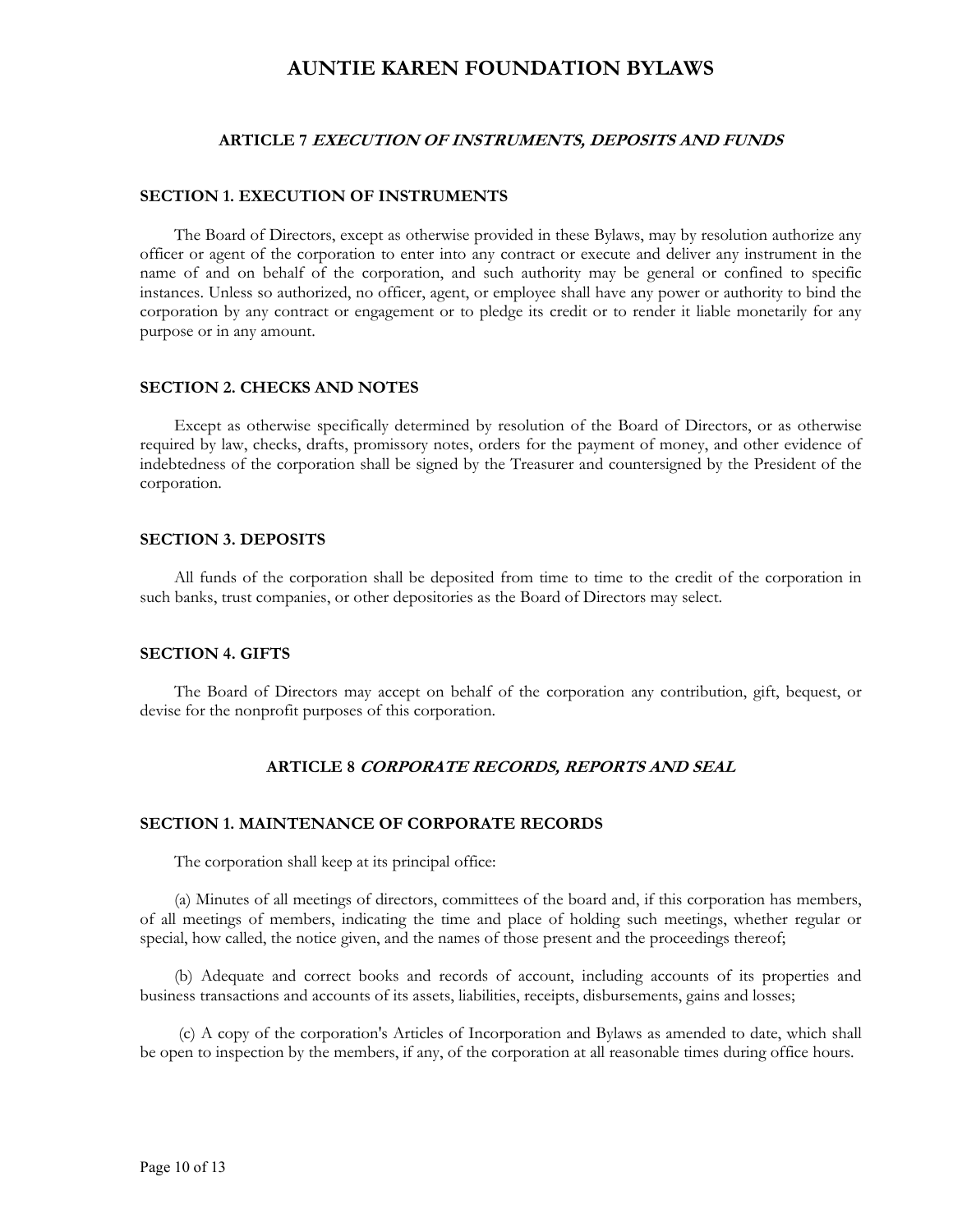#### **SECTION 2. CORPORATE SEAL**

The Board of Directors may adopt, use, and at will alter, a corporate seal. Such seal shall be kept at the principal office of the corporation. Failure to affix the seal to corporate instruments, however, shall not affect the validity of any such instrument.

## **SECTION 3. DIRECTORS' INSPECTION RIGHTS**

Every director shall have the absolute right at any reasonable time to inspect and copy all books, records and documents of every kind and to inspect the physical properties of the corporation and shall have such other rights to inspect the books, records and properties of this corporation as may be required under the Articles of Incorporation, other provisions of these Bylaws, and provisions of law.

## **SECTION 4. RIGHT TO COPY AND MAKE EXTRACTS**

Any inspection under the provisions of this Article may be made in person or by agent or attorney and the right to inspection shall include the right to copy and make extracts.

### **SECTION 5. PERIODIC REPORT**

.

The board shall cause any annual or periodic report required under law to be prepared and delivered to an office of this state or to the members, if any, of this corporation, to be so prepared and delivered within the time limits set by law.

#### **ARTICLE 9 IRC 501(C)(3) TAX EXEMPTION PROVISIONS**

#### **SECTION 1. LIMITATIONS ON ACTIVITIES**

No substantial part of the activities of this corporation shall be the carrying on of propaganda, or otherwise attempting to influence legislation [except as otherwise provided by Section 501(h) of the Internal Revenue Code], and this corporation shall not participate in, or intervene in (including the publishing or distribution of statements), any political campaign on behalf of, or in opposition to, any candidate for public office.

Notwithstanding any other provisions of these Bylaws, this corporation shall not carry on any activities not permitted to be carried on (a) by a corporation exempt from federal income tax under Section  $501(c)(3)$ of the Internal Revenue Code, or (b) by a corporation, contributions to which are deductible under Section  $170(c)(2)$  of the Internal Revenue Code.

#### **SECTION 2. PROHIBITION AGAINST PRIVATE INUREMENT**

No part of the net earnings of this corporation shall inure to the benefit of, or be distributable to, its members, directors or trustees, officers, or other private persons, except that the corporation shall be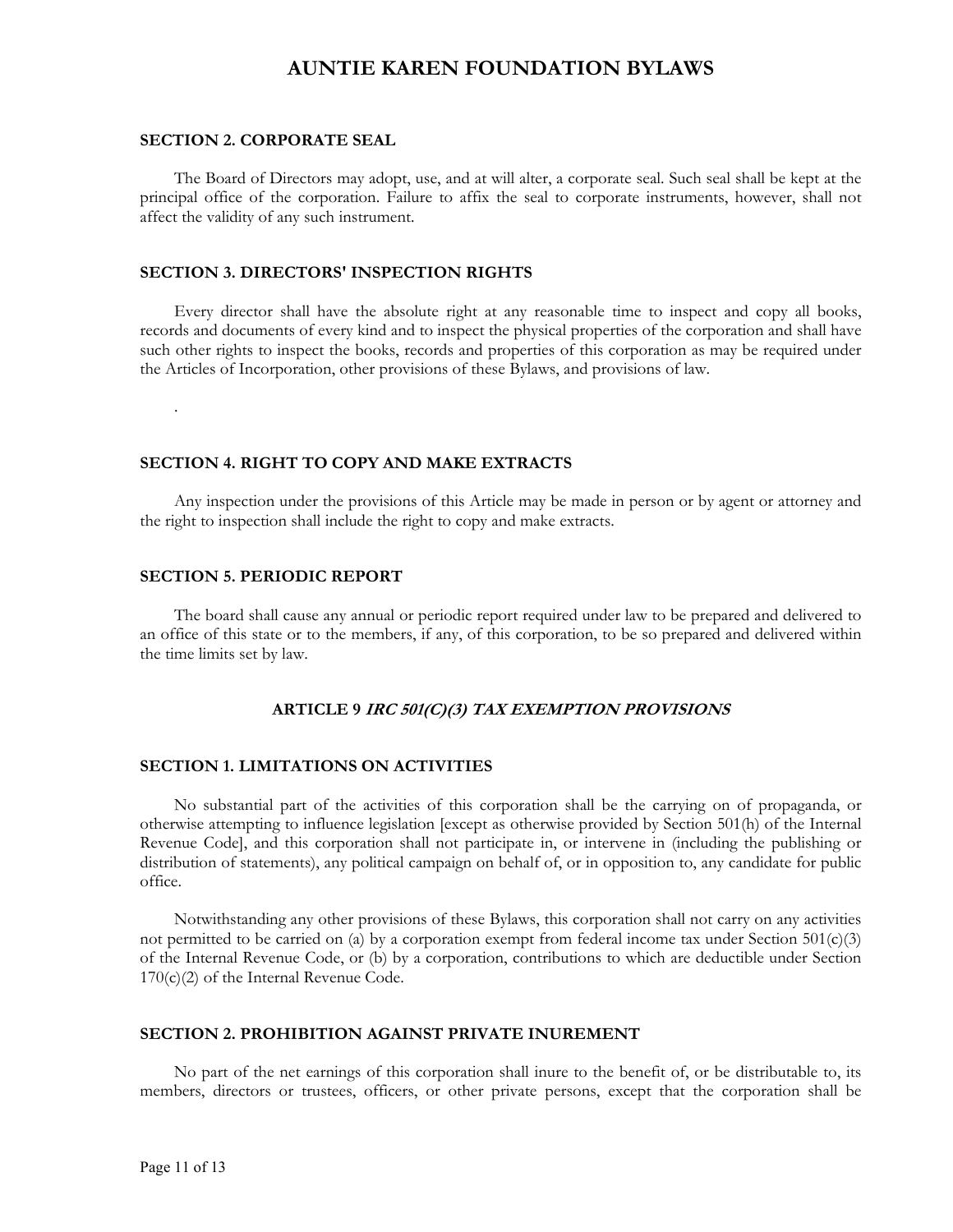authorized and empowered to pay reasonable compensation for services rendered and to make payments and distributions in furtherance of the purposes of this corporation.

## **SECTION 3. DISTRIBUTION OF ASSETS**

Upon the dissolution of this corporation, its assets remaining after payment, or provision for payment, of all debts and liabilities of this corporation shall be distributed for one or more exempt purposes within the meaning of Section  $510(c)(3)$  of the Internal Revenue Code or shall be distributed to the federal government, or to a state or local government, for a public purpose. Such distribution shall be made in accordance with all applicable provisions of the laws of this state.

#### **ARTICLE 10 AMENDMENT OF BYLAWS**

#### **SECTION 1. AMENDMENT**

Subject to the power of the members, if any, of this corporation to adopt, amend or repeal the Bylaws of this corporation and except as may otherwise be specified under provisions of law, these Bylaws, or any of them, may be altered, amended, or repealed and new Bylaws adopted by approval of the Board of Directors.

### **ARTICLE 11 CONSTRUCTION AND TERMS**

If there is any conflict between the provisions of these Bylaws and the Articles of Incorporation of this corporation, the provisions of the Articles of Incorporation shall govern.

Should any of the provisions or portions of these Bylaws be held unenforceable or invalid for any reason, the remaining provisions and portions of these Bylaws shall be unaffected by such holding.

All references in these Bylaws to the Articles of Incorporation shall be to the Articles of Incorporation, Articles of Organization, Certificate of Incorporation, Organizational Charter, Corporate Charter, or other founding document of this corporation filed with an office of this state and used to establish the legal existence of this corporation.

All references in these Bylaws to a section or sections of the Internal Revenue Code shall be to such sections of the Internal Revenue Code of 1986 as amended from time to time, or to corresponding provisions of any future federal tax code.